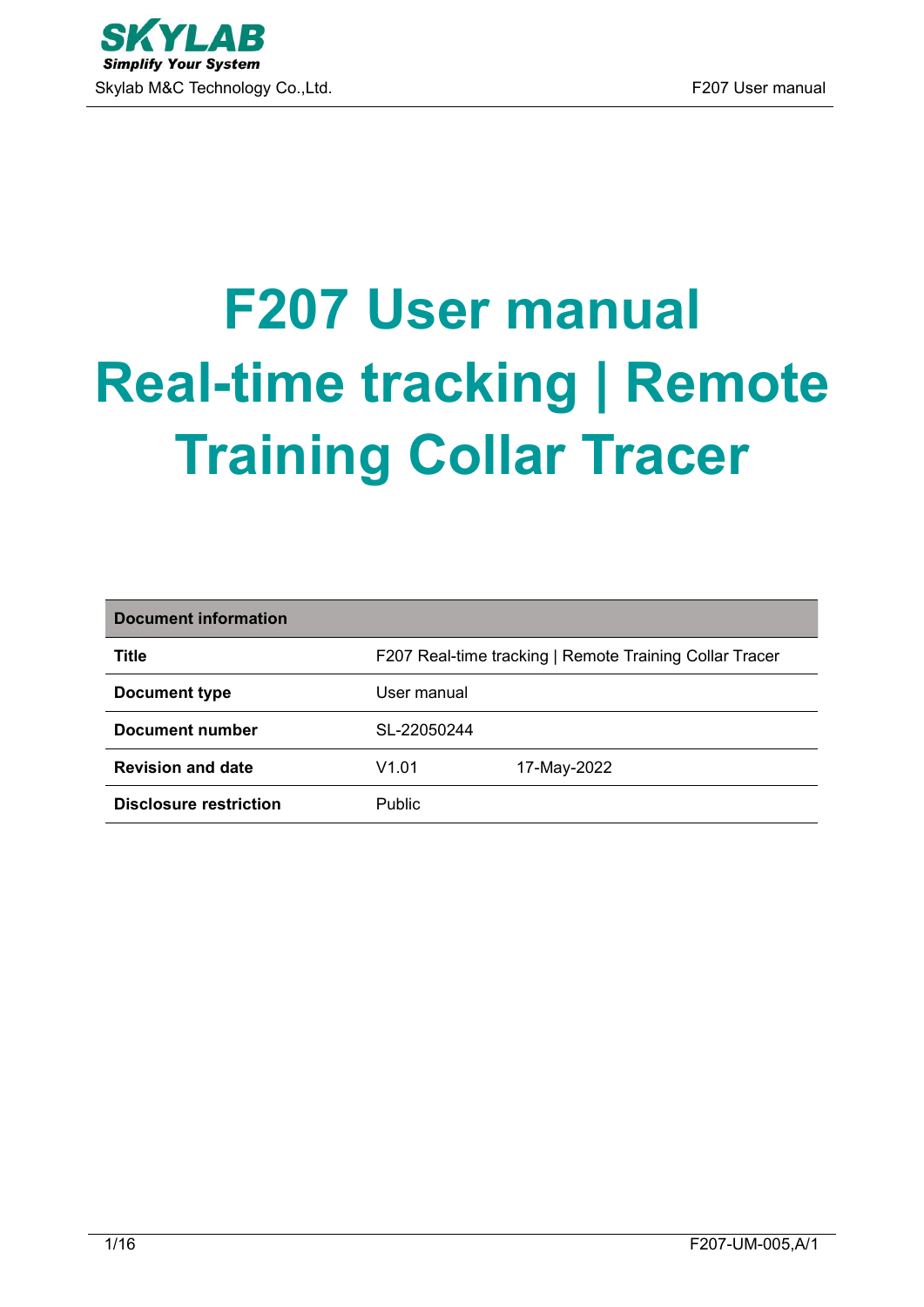## **Revision History**

| <b>Version</b>                                        | <b>Description</b>    |        | <b>Date</b> |
|-------------------------------------------------------|-----------------------|--------|-------------|
| V1.01                                                 | Initial version       | Wilson | 20220517    |
| <b>Product list</b>                                   |                       |        |             |
| NO.                                                   | product name          | Amount | Remark      |
|                                                       | <b>GPS</b> tracker    |        |             |
| $\overline{2}$<br>Magnetic suction USB charging cable |                       |        |             |
| 3                                                     | Screwdriver           |        |             |
| 4                                                     | Operation instruction |        |             |

| 6 | Conformity certificate                                                                                      |  |
|---|-------------------------------------------------------------------------------------------------------------|--|
|   | SKYLAB reserves all rights to this document and the information contained herein. Products, names,          |  |
|   | logos and designs described herein may in whole or in part be subject to intellectual property rights.      |  |
|   | Reproduction, use, modification or disclosure to third parties of this document or any part thereof without |  |
|   | the express permission of SKYLAB is strictly prohibited.                                                    |  |

5 Narranty card 1

The information contained herein is provided "as is" and SKYLAB assumes no liability for the use of the information. No warranty, either express or implied, is given, including but not limited, with respect to the accuracy, correctness, reliability and fitness for a particular purpose of the information. This document may be revised by SKYLAB at any time. For most recent documents, visit [www.skylab.com.cn.](http://www.skylab.com.cn.)

Copyright © 2022, Skylab M&C Technology Co., Ltd.

SKYLAB® is a registered trademark of Skylab M&C Technology Co., Ltd in China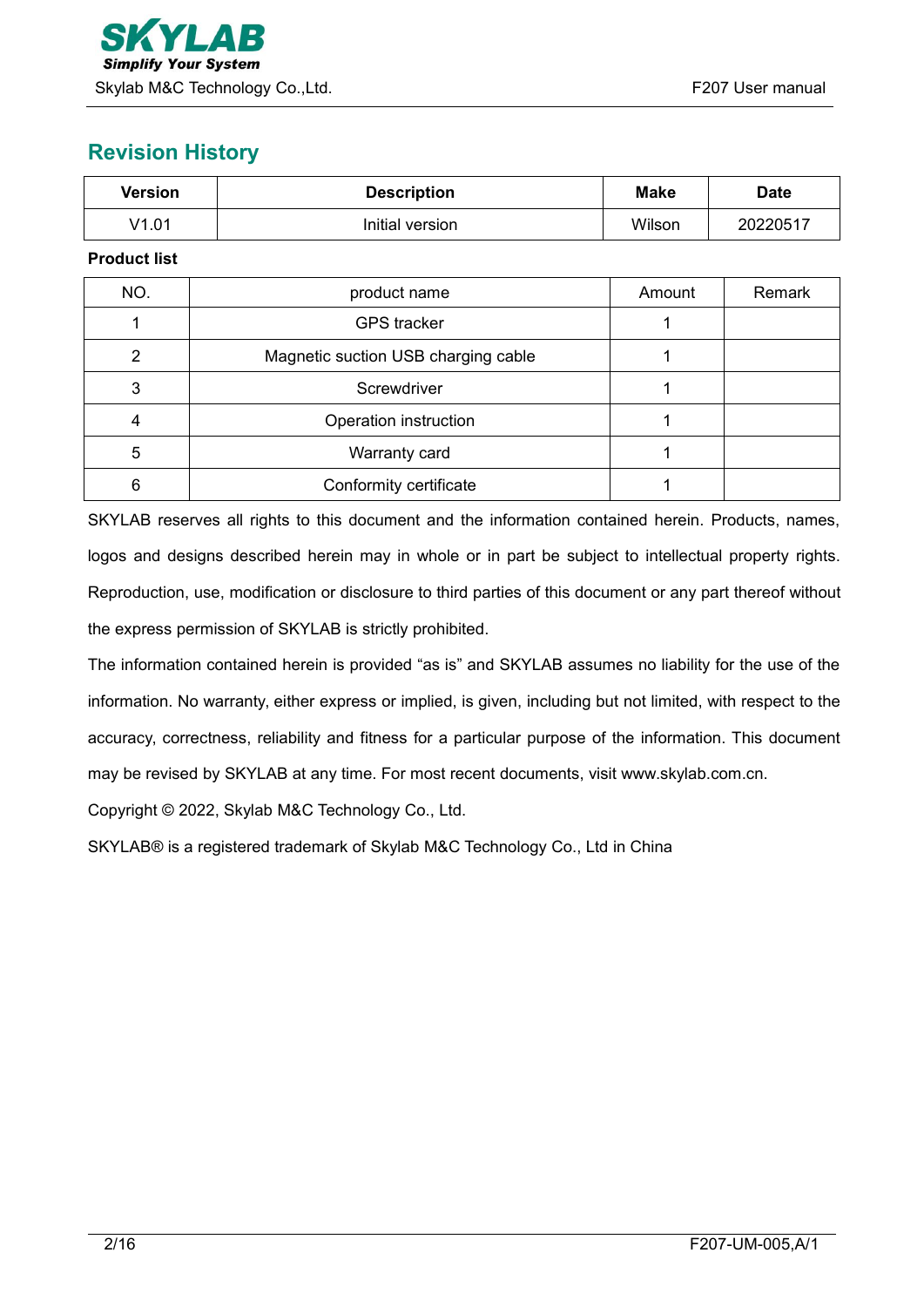

## **Contents**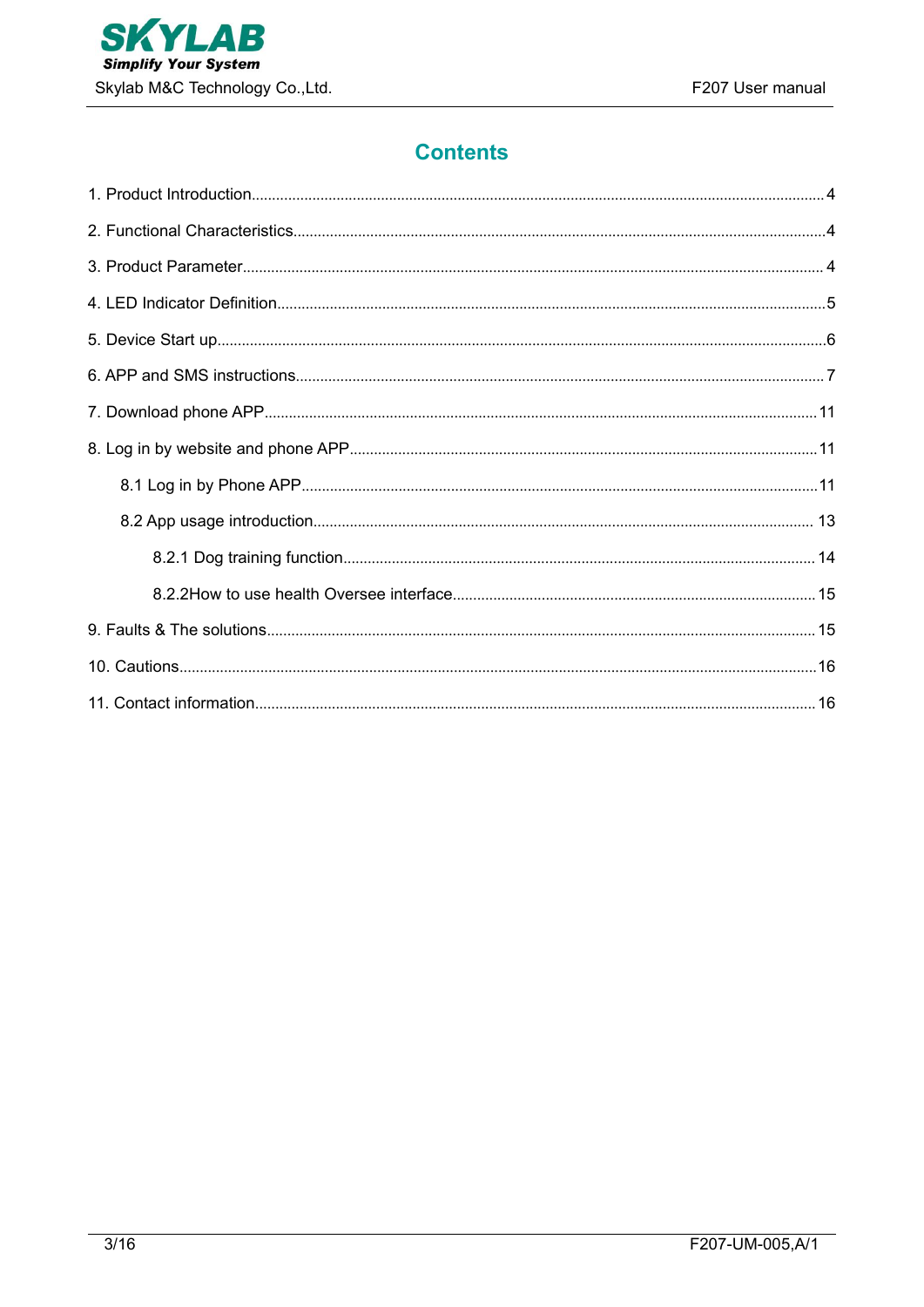# <span id="page-3-0"></span>**1. Product Introduction**

This product is based on LTE / GPRS network and GPS satellite positioning system. It is the most technologically advanced dual positioning of GPS and AGPS. IPX-68 waterproof professional is designed for individuals and hound. A new pet tracker and activity state 4G GPS locator for pets.



Figure 1 F207 Product picture

# <span id="page-3-1"></span>**2. Functional Characteristics**

- Real-time tracking / AGPS assisted positioning;
- Upload methods: timing, real-time mode;
- Vibration dog training in multiple modes, and its own speaker;
- Virtual fence / history track playback / displacement / low power alarm etc., alarm data upload to cloud background;
- ◆ Real-time health oversee (sleep, step counting);
- ◆ LED indicator: charging, GPS, communication, dog training status;

| Product name    | 4G Pet (Dog training) GPS Tracker           |
|-----------------|---------------------------------------------|
| Model           | F <sub>20</sub> 7                           |
| Suitable Object | Dog and other medium or large-sized animals |

## <span id="page-3-2"></span>**3. Product Parameter**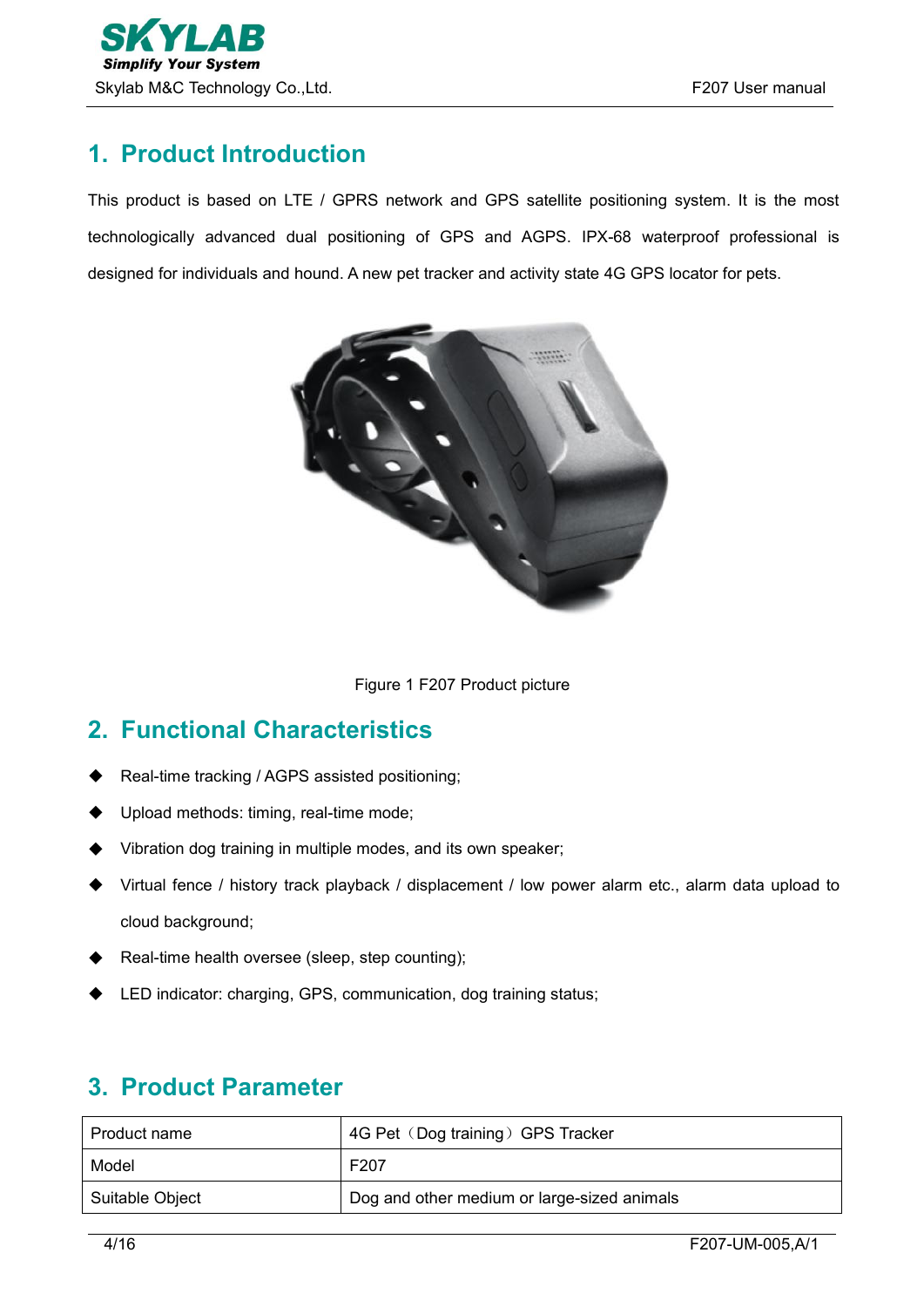|                         | A/North America version A:                   |
|-------------------------|----------------------------------------------|
| 4G Bands (Option)       | LTE-FDD-B2/B4/B12; WCDMA-B2/B5               |
|                         | Europe version E:                            |
|                         | LTE-FDD-B1/B3/B5/B7/B8/B20                   |
|                         | LTE-TDD-B38/B40/B41                          |
|                         | WCDMA-B1/B5/B8;GSM-900/1800MHz               |
|                         | South America SA:                            |
|                         | LTE-FDD-B1/B2/B3/B4/B5/B7/B8/B28             |
|                         | $LTE-TDD - B40$                              |
|                         | WCDMA-B1/B2/B5/B8;GSM-850/900/1800/1900MHz   |
| <b>Network</b>          | <b>GSM/GPRS/LTE</b>                          |
| <b>Battery</b>          | Polymer lithium battery                      |
|                         | Cold start 35s-80s                           |
| Start-up time           | Hot start 1s                                 |
| LTE Module GPS accuracy | 10 <sub>m</sub>                              |
|                         | <b>Sim7600</b>                               |
| <b>GPS</b> sensitivity  | $-159$ d $Bm$                                |
| Operating temperature   | $-20^{\circ}\text{C}$ ~70 $^{\circ}\text{C}$ |
| Operating humidity      | 5%-90% Noncondensing                         |
| Storage temperature     | -40°C $\sim$ 85°C                            |
| IP grade                | Soak in 1.5m water depth                     |
| SIM card                | Nono-card, self-bouncing card                |
| Dimension               | 88*44*32mm                                   |
| Weight                  | 65g                                          |
|                         |                                              |

# <span id="page-4-0"></span>**4. LED Indicator Definition**

Red indicator - System indicator

| Status of indicator | Meaning        |
|---------------------|----------------|
| Flash               | Normal working |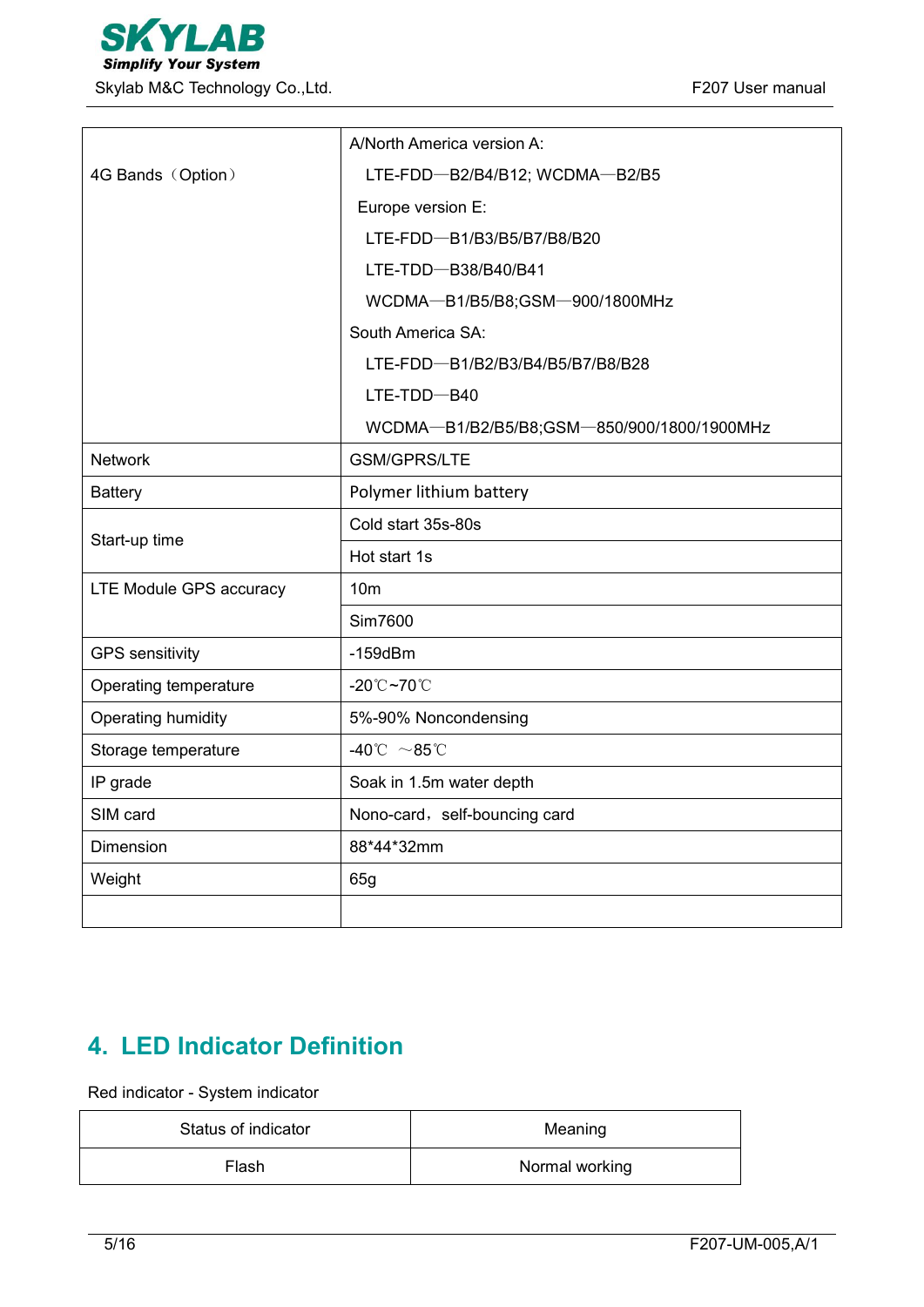

| Not bright |  |  |
|------------|--|--|
|            |  |  |

Standby or fault

Green indicator - GSM/LTE signal indicator

| Status of indicator           | Meaning                      |
|-------------------------------|------------------------------|
| Continuously in bright status | Communication initialization |
| Flash                         | Communication is normal      |
| Not bright                    | Standby or fault             |

Blue light -GPS signal indicator

| Status of indicator           | Meaning                   |
|-------------------------------|---------------------------|
| Continuously in bright status | Searching for GPS signals |
| Flash                         | GPS signal is normal      |
| Not bright                    | Standby or fault          |

Note: When the device is in power-saving sleep mode, the device will be shut down after 5 minutes (configurable) if there is no operation indicator.

## <span id="page-5-0"></span>**5. Device Start up**

1. Open the USB rubber plug by hand, Insert a Nano SIM card support LTE/GSM/GPRS network into the slot and make sure the chip side is up.



2. Switch the power button,the device would turn on.

3. Set admin number, by sending a SMS command to the SIM card inside device. For example: admin123456 86132\*\*\*\*\*\*\*\* (86132\*\*\*\*\*\*\*\*should be your phone number).

4. Set APN: APN123456 CMNET (please use your local APN instead of CMNET, if you do not know the

APN content,you should contact your SIM card supplier)

#### **Or Start up (that to active device)**

The three steps to activate the device connection platform are as follows:

1. Open the cover by screwdriver, Insert a nano SIM card support LTE/ GSM/GPRS network into the slot and make sure the chip side is up.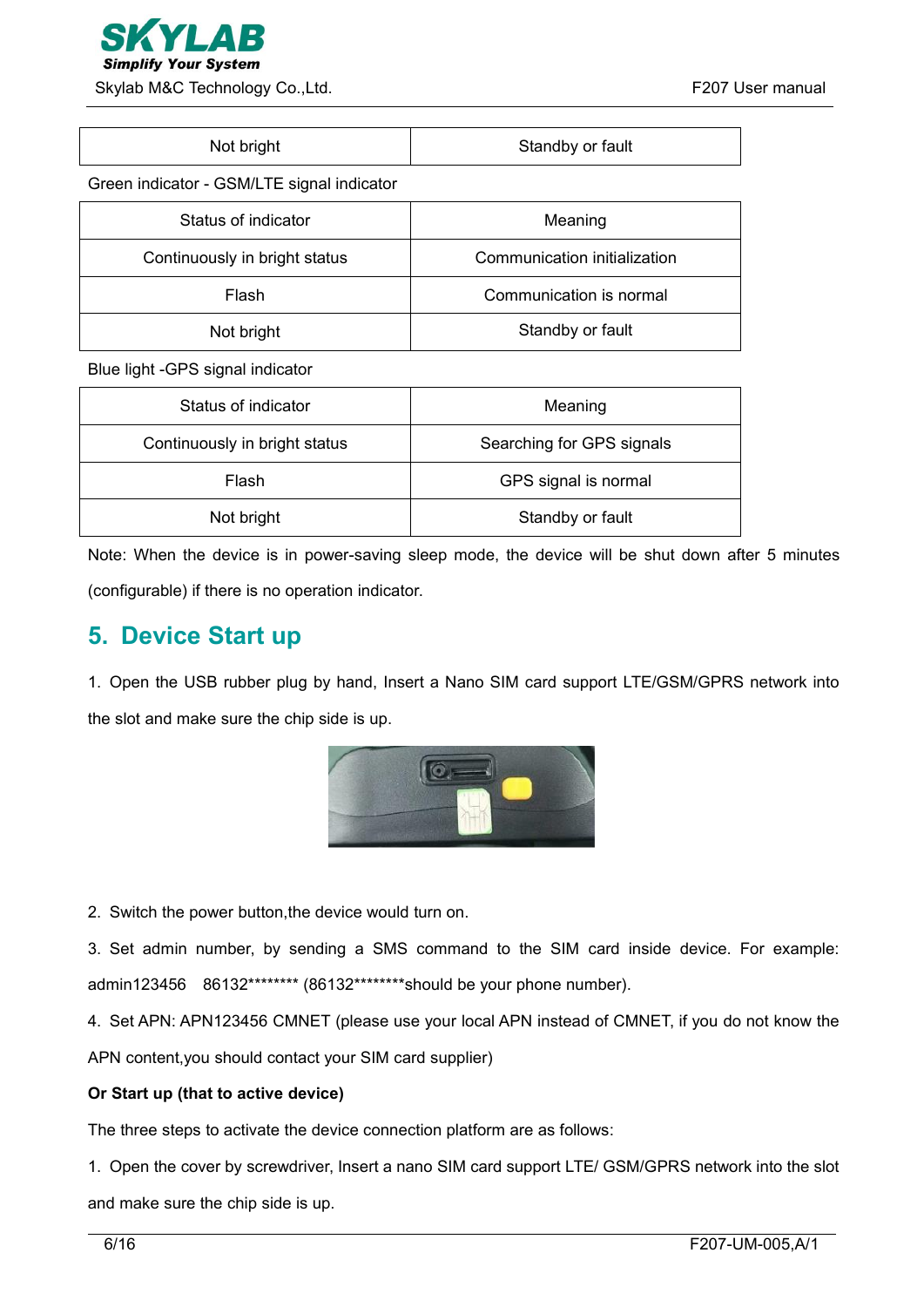2. Turn on the unit outdoors by Pushing the button to"On"the indicator is on. (when the green light and

blue light are both flashing , you can do setting by step as below:)

#### **Set admin number,APN and open GPRS as below:**

| <b>Step</b>                  | <b>SMS format for setting</b>                                        | Reply from uni                    |  |
|------------------------------|----------------------------------------------------------------------|-----------------------------------|--|
| 1.Set admin                  | admin123456+space+your                                               |                                   |  |
|                              | phone number                                                         | Admin OK                          |  |
|                              | apn123456+ space+local apn                                           |                                   |  |
| 2.Set APN(abroad)            | content                                                              | APN OK                            |  |
| 3. Set IP or domain (Factory | SZCS, 123456, DOMAIN=a.lk                                            | SET IP OK                         |  |
| default)                     | gps.net:7700                                                         |                                   |  |
|                              | Param1                                                               | Software version, ID, IP address, |  |
| 4. Query parameters          |                                                                      | port, domain name, and APN        |  |
| 5. Detection signal status   | status                                                               | BAT: 6; GPRS: 1; GSM: 2; GPS: 1;  |  |
|                              |                                                                      | ACC: 0; Oil: 0; Power: 1; S: 0    |  |
| 6. Dialing the device        | Get latitude and longitude and Google location links to activate the |                                   |  |
|                              | device                                                               |                                   |  |

## <span id="page-6-0"></span>**6. APP and SMS instructions**

| Function                  | Descriptions                                                                                | <b>APP</b><br>support | <b>SMS</b><br>support | <b>Command Format</b>            |
|---------------------------|---------------------------------------------------------------------------------------------|-----------------------|-----------------------|----------------------------------|
| Master number             | Set the mobile phone<br>number for receiving alarms                                         | <b>YES</b>            | <b>YES</b>            | admin123456 cell-phone<br>number |
| Frequency of<br>upload    | Set the frequency of<br>uploading device location<br>and other information(Unit:<br>second) | <b>YES</b>            | <b>YES</b>            | Upload123456 frequency           |
| Time zone                 | Setting the Device Time<br>Zone                                                             | <b>YES</b>            | <b>YES</b>            | Timezone123456, time zone        |
| Sensitiveness to<br>shock | Set vibration sensitivity of<br>equipment                                                   | <b>YES</b>            | <b>YES</b>            | vibxyz123456,3,5,5,5             |
| Power saving<br>mode      | In power-saving mode,<br>vibration cannot wake up the                                       | <b>YES</b>            | <b>YES</b>            | sleep123456 time                 |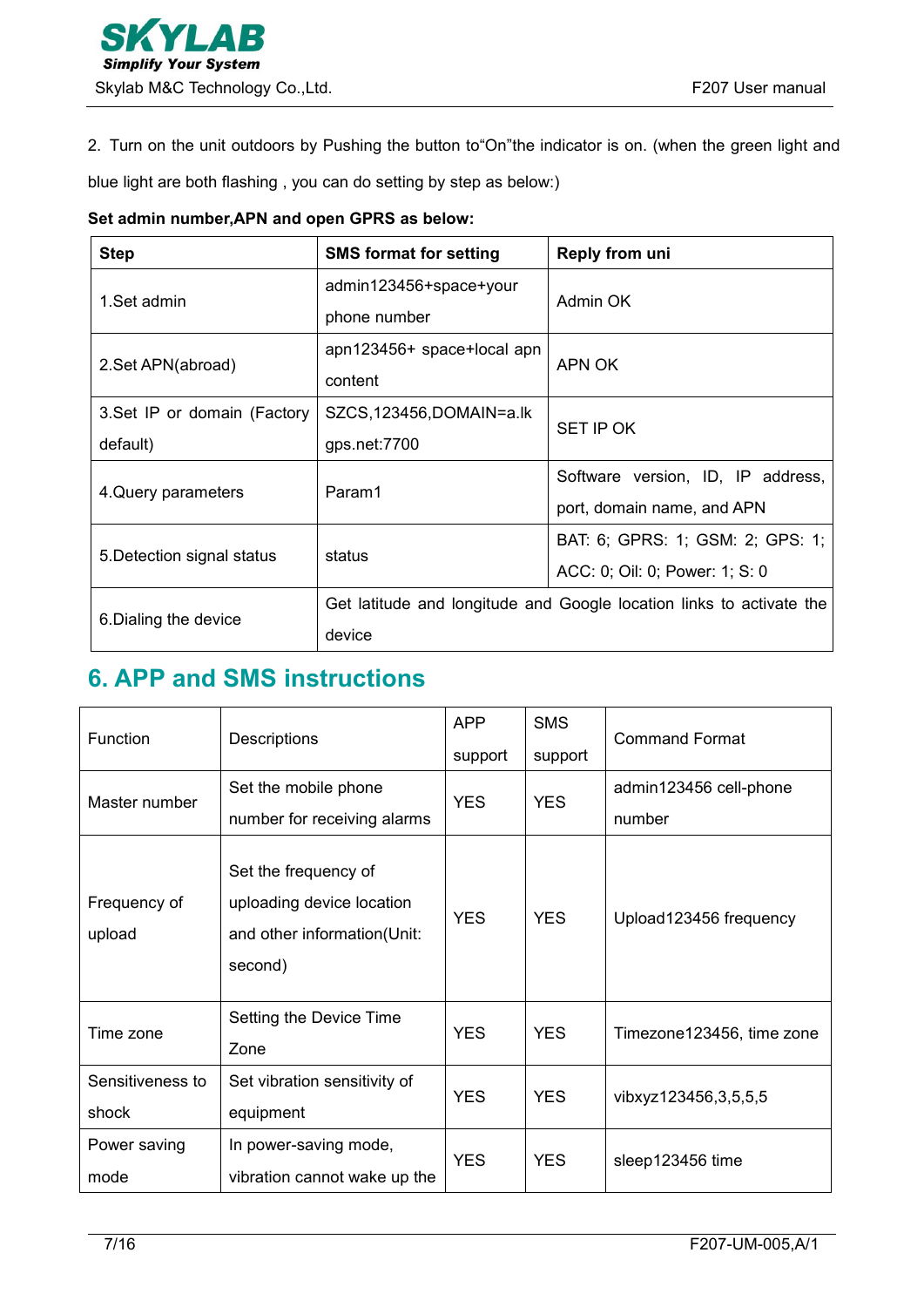

|                  | device, GPS is off, SMS         |            |            |                      |
|------------------|---------------------------------|------------|------------|----------------------|
|                  | phone keys can wake up the      |            |            |                      |
|                  | device for 5 minutes            |            |            |                      |
|                  | In vibration mode, the          |            |            |                      |
| Vibration of     | vibration can wake up the       |            |            |                      |
|                  | device to work for 5 minutes.   | <b>NO</b>  | <b>YES</b> | sleep123456 shock    |
| dormancy         | If the vibration continues, the |            |            |                      |
|                  | device will work continuously   |            |            |                      |
|                  | Electronic fence can be         |            |            |                      |
|                  | edited through the web page     |            |            |                      |
|                  | or APP. Warning messages        |            |            |                      |
| Electronic fence | will be sent when the device    | <b>YES</b> | <b>NO</b>  |                      |
|                  | enters or exceeds the           |            |            |                      |
|                  | electronic fence                |            |            |                      |
|                  | If the built-in battery is less |            |            |                      |
| Low battery      | than 3.7V, the device will      | <b>YES</b> | <b>YES</b> | LOW,1 ON /LOW, 0 OFF |
| alarm            | report a low power alarm        |            |            |                      |
|                  | The device periodically         | <b>YES</b> | <b>YES</b> | upload123456,3600    |
|                  | uploads location and other      |            |            |                      |
| Time to upload   | information at a set            |            |            |                      |
|                  | frequency.(Unit: second)        |            |            |                      |
|                  | 发送点名消息, 设备从休眠状                  |            | <b>YES</b> |                      |
|                  | 态进入工作状态,工作5分                    |            |            |                      |
|                  | 钟,上传位置信息/                       |            |            | d123456              |
|                  | Send the roll call message,     | <b>YES</b> |            |                      |
| 点名/Call the roll | the device from the sleep       |            |            |                      |
|                  | state into the working state,   |            |            |                      |
|                  | work for 5 minutes, upload      |            |            |                      |
|                  | location information            |            |            |                      |
| Dormancy online  | When the device is sleeping,    |            | <b>YES</b> |                      |
|                  | keep the network connected      |            |            | gprson123456,1       |
|                  | to ensure that the APP can      | <b>NO</b>  |            |                      |
|                  | send commands                   |            |            |                      |
| Dormancy offline | When the device is sleeping,    | <b>NO</b>  | <b>YES</b> | gprson123456,0       |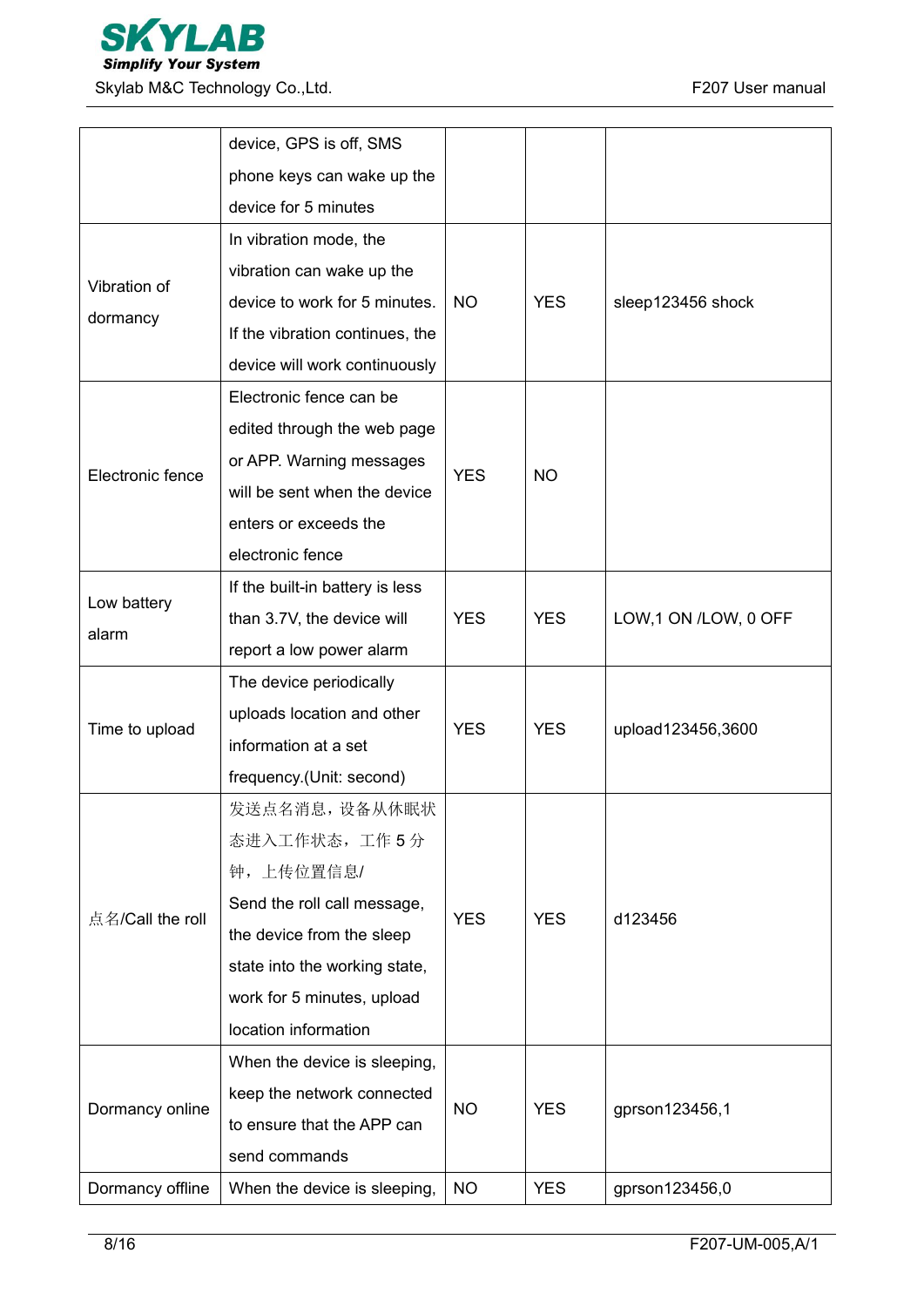

|                     | close the network              |            |            |                          |
|---------------------|--------------------------------|------------|------------|--------------------------|
|                     | connection and app cannot      |            |            |                          |
|                     | send instructions              |            |            |                          |
| To change the       | Example Change the             | <b>NO</b>  | <b>YES</b> | szcs, 123456, domain=    |
| domain name, IP     | domain name or IP address      |            |            | a.zg666gps.com:7700      |
| Language            | Modify the text reply          | <b>NO</b>  | <b>YES</b> | Lag1 (English)           |
| settings            | language                       |            |            | lag2(Chinese)            |
|                     |                                |            |            | apn123456, Access Point; |
|                     |                                |            |            | apn123456, Access Point, |
| <b>APN</b> settings | Example Set the APN of the     | <b>NO</b>  | <b>YES</b> | User name;               |
|                     | device                         |            |            | apn123456, Access Point, |
|                     |                                |            |            | User name, Password      |
| Factory reset       | Restore the factory Settings   | <b>YES</b> | <b>YES</b> | format                   |
|                     | of the device                  |            |            |                          |
| Remote restart      | Restarting the device          | <b>YES</b> | <b>YES</b> | <b>RST</b>               |
|                     | View software version          |            |            |                          |
| Parameter           | number, device ID, domain      |            |            |                          |
|                     | name, APN, network signal,     | <b>NO</b>  | <b>YES</b> | param1                   |
| Query 1             | defense status, vibration      |            |            |                          |
|                     | sensitivity                    |            |            |                          |
|                     | Check the main control         |            |            |                          |
| Parameter           | number, SOS number, and        | <b>NO</b>  | <b>YES</b> | param2                   |
| Query 2             | defense parameters             |            |            |                          |
|                     | Check battery, network, GPS    |            |            |                          |
| Query status        | status, etc                    | <b>NO</b>  | <b>YES</b> | status                   |
|                     | Set the do not disturb period, |            |            |                          |
| Do Not Disturb      | during which the device        | <b>YES</b> | <b>NO</b>  |                          |
|                     | enters the flight mode         |            |            |                          |
| Turn off do not     | Cancel the Do not Disturb      |            |            |                          |
| disturb mode        | function                       | <b>YES</b> | <b>NO</b>  |                          |
| Step down the       | This feature is not currently  |            |            |                          |
| switch              | implemented                    | <b>YES</b> | <b>NO</b>  |                          |
|                     | When the command is            |            |            |                          |
| Weak vibration      | issued, the equipment will     | <b>YES</b> | <b>NO</b>  |                          |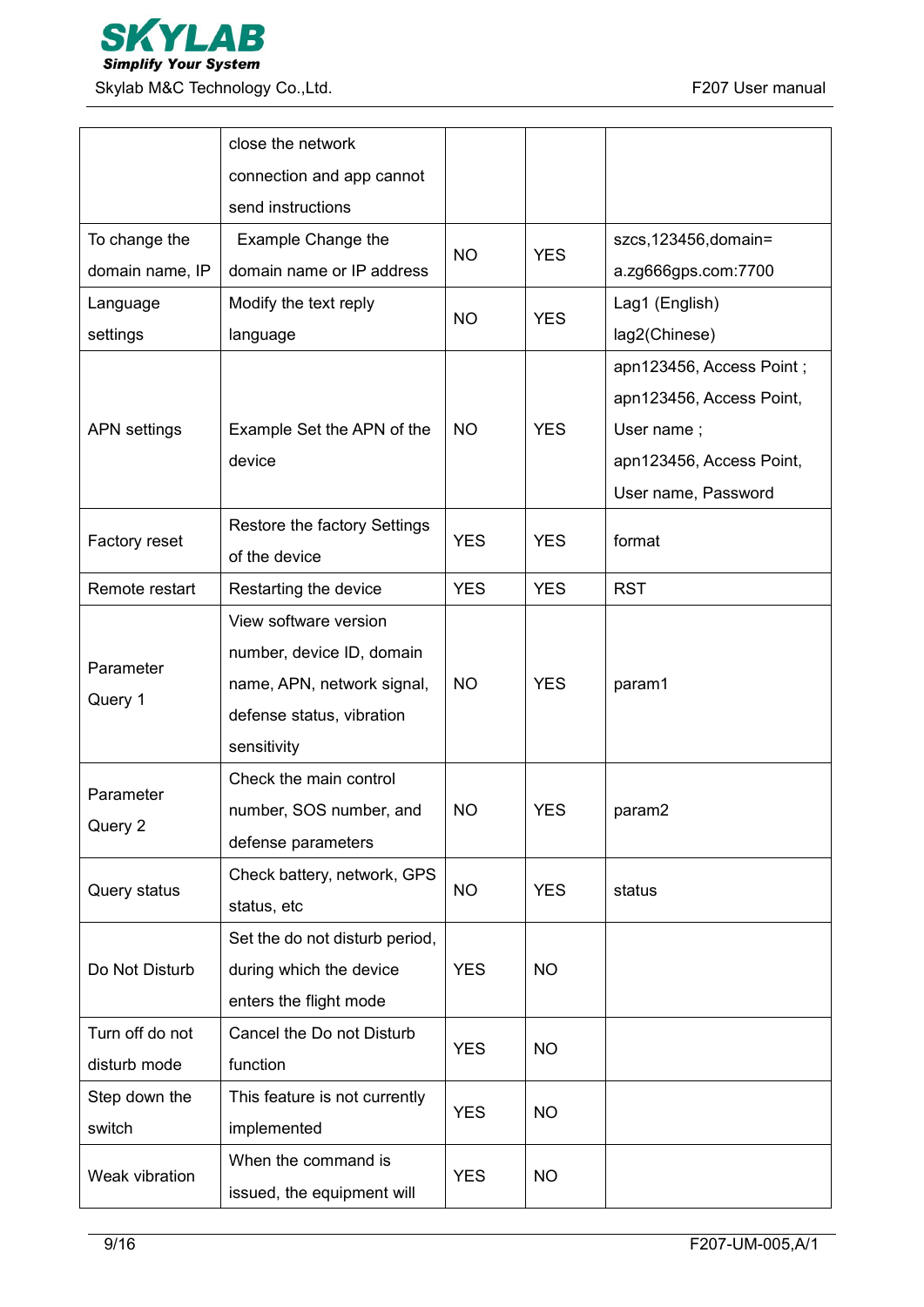

|                   | vibrate 10 times, and the     |            |            |             |  |
|-------------------|-------------------------------|------------|------------|-------------|--|
|                   | vibration intensity is weak   |            |            |             |  |
| Moderate          | Send the command, the         |            |            |             |  |
| vibration         | equipment will vibrate 10     | <b>YES</b> | <b>NO</b>  |             |  |
|                   | times, vibration intensity    |            |            |             |  |
|                   | Send the command, the         |            |            |             |  |
| Strong vibration  | equipment will vibrate 10     | <b>YES</b> | <b>NO</b>  |             |  |
|                   | times, vibration intensity is |            |            |             |  |
|                   | strong                        |            |            |             |  |
|                   | When the command is           |            |            |             |  |
| Voice             | issued, the device will beep  | <b>YES</b> | <b>NO</b>  |             |  |
|                   | for 10 consecutive seconds    |            |            |             |  |
| Finding indicator | When the command is           |            |            |             |  |
| light             | issued, the red light of the  | <b>YES</b> | <b>NO</b>  |             |  |
|                   | device blinks continuously    |            |            |             |  |
|                   | The voice in the APP will be  |            |            |             |  |
| Language play     | delivered to the device to    | <b>YES</b> | <b>NO</b>  |             |  |
|                   | play                          |            |            |             |  |
|                   | Check whether the software    |            |            |             |  |
| Upgrade           | has a new version. If yes,    | <b>NO</b>  | <b>YES</b> | CheckUpdate |  |
| instructions      | the software is automatically |            |            |             |  |
|                   | upgraded                      |            |            |             |  |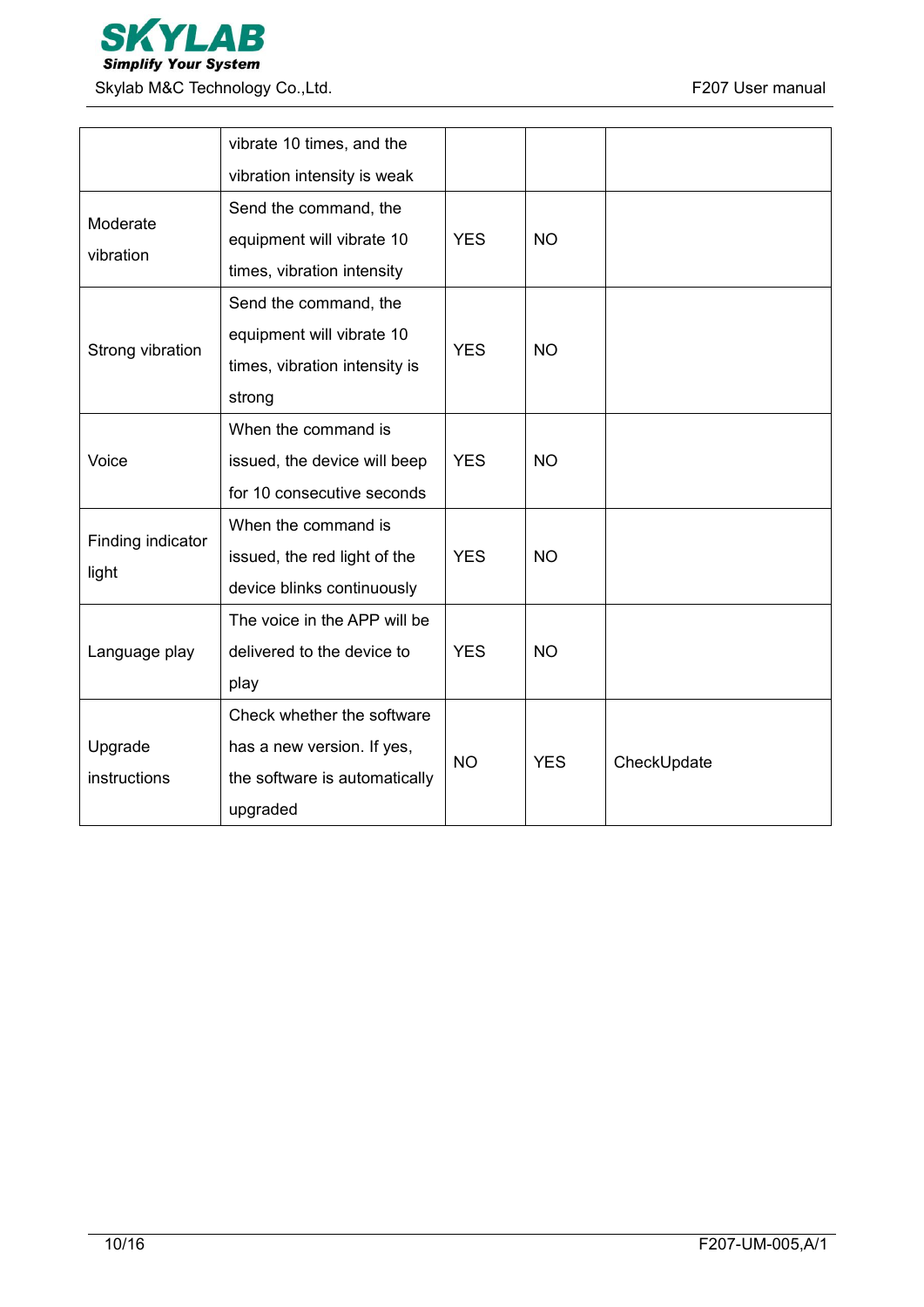

# <span id="page-10-0"></span>**7. Download phone APP**



- 1. Android mobile phone: Scan above QR to download;
- 2. Ios: search "LKGPS2" in the app store or Google play store to download.

# <span id="page-10-1"></span>**8. Log in by website and phone APP**



Type www.zg666gps.com/www.lkgps.net in the browser address bar, click the enter key.

Select IMEI, enter 10 digits of device ID, and the default password is 123456. Click GO to log in.

## <span id="page-10-2"></span>**8.1 Log in by Phone APP**

Please refer to the picture below: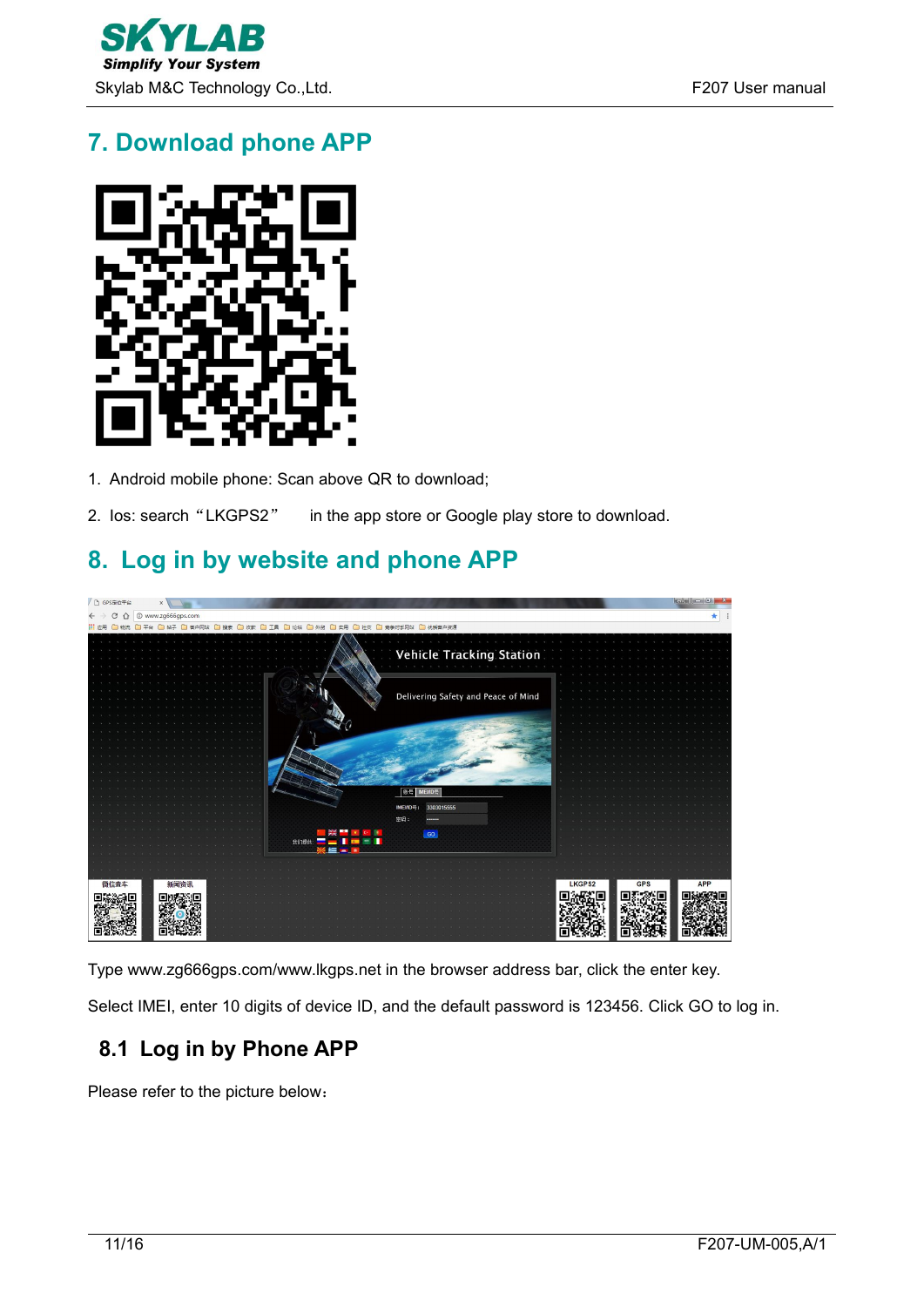



Select "IMEI / ID login" for the first login, select "666" for the first column of address, input 10 digits on the device barcode, and the default password is 123456, Click "log in" to log in. After logging in, set up and improve the user information, you can use other login methods.

#### **Note:**

(1) The optional items in the address column of the first column: select "666" for domestic users and "lkgps" for foreign users;

(2) Error "wrong user name or password" appears in the address bar, unable to log in normally.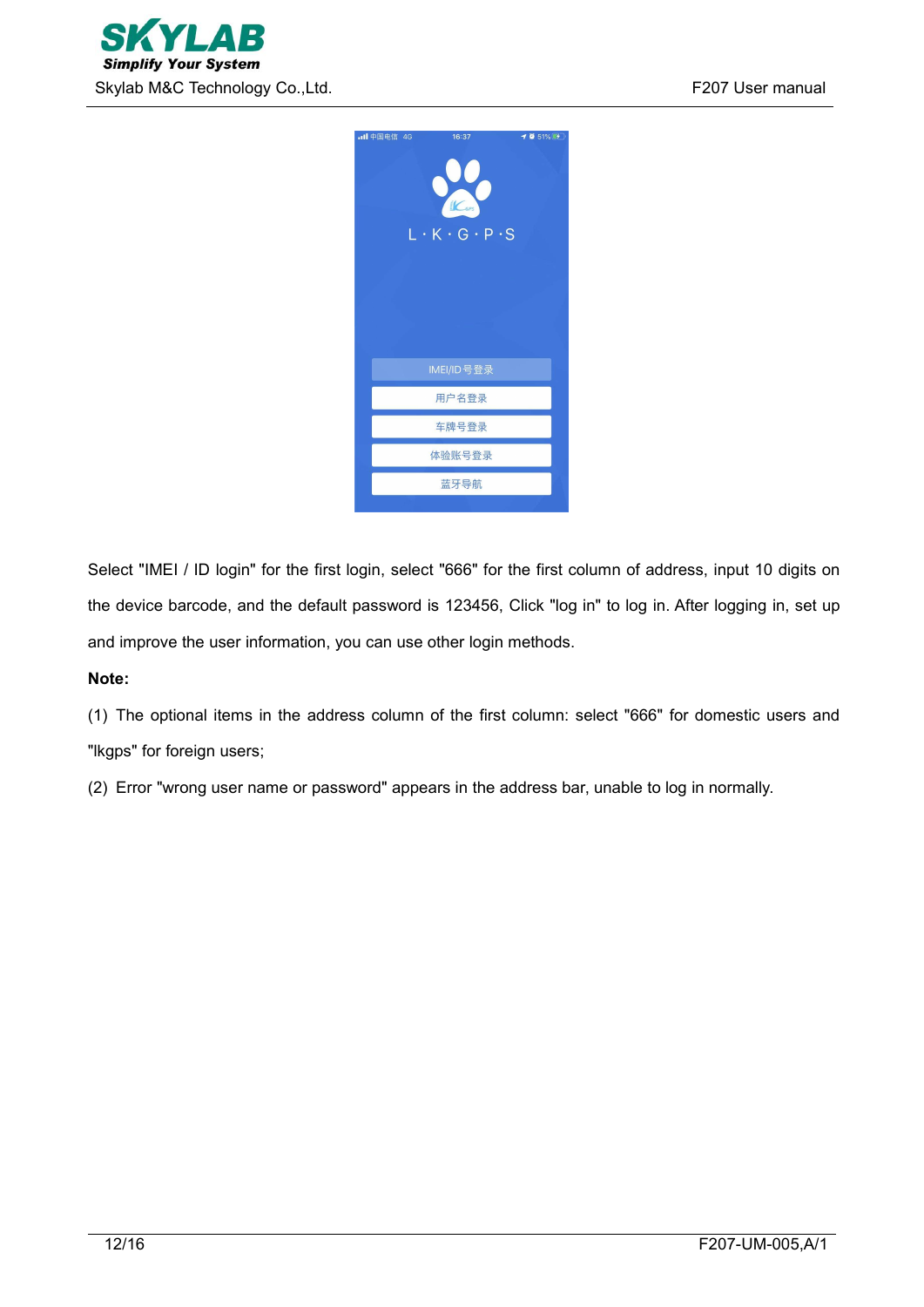

## <span id="page-12-0"></span>**8.2 App usage introduction**



**The settings include:** reminder settings (mobile phone sound and vibration settings), password modification, skin replacement, instructions for use (multi version instructions), log out of the current login.

**More settings include:** command issuing (instruction 1, instruction 2, instruction 3, instruction 4, instruction 5, instruction 6, instruction 7, instruction 8, instruction 9) Electronic fence, equipment information (equipment name, equipment number, expiration time, equipment model, equipment SIM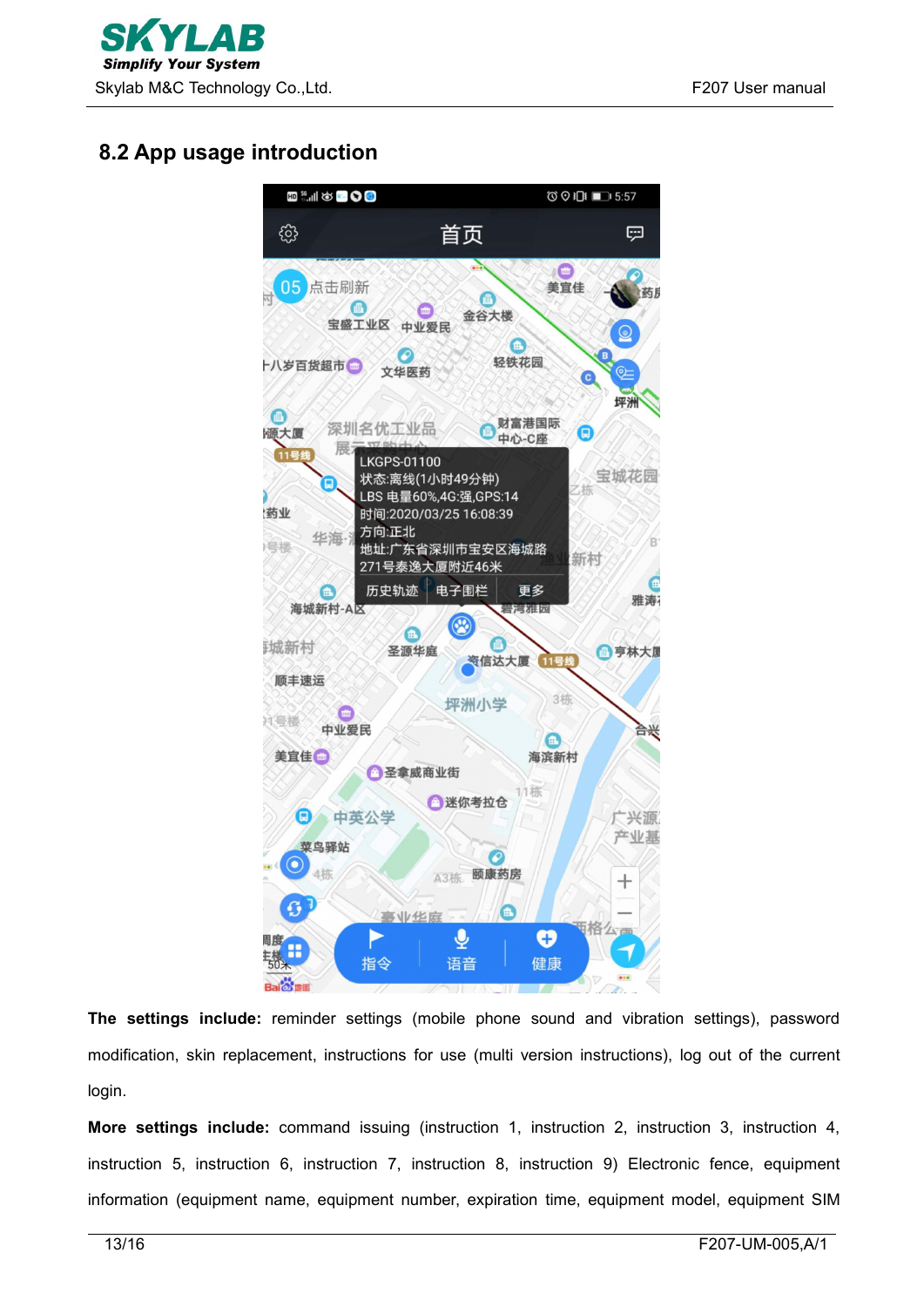card number, type, gender, weight, age, birthday, owner name, owner phone number, icon), product description, equipment message.

**Instruction:** instruction 1, instruction 2, instruction 3, instruction 4, instruction 5, instruction 6, instruction

7, instruction 8, instruction 9.

**Health:** step counting, sleep

**Note:** If you need to use a multi machine version of the advanced account, please contact the equipment manufacturer. You can use it after opening the exclusive account. The software operation interface is slightly different.

### <span id="page-13-0"></span>**8.2.1 Dog training function**

#### **Instruction set**

| <b>国 : 11 お 区 <mark>&gt;</mark> 〇</b> |    | <b>© © IDI</b> ■ 4:15 |
|---------------------------------------|----|-----------------------|
| く                                     | 指令 |                       |
| 4 指令1                                 |    | $\mathcal{P}$         |
| □ 指令2                                 |    | $\mathcal{P}$         |
| ■ 指令3                                 |    | $\mathcal{P}$         |
| <b>D</b> 指令4                          |    | $\mathcal{P}$         |
| □ 指令5                                 |    | $\mathcal{P}$         |
| □ 指令6                                 |    | $\mathcal{P}$         |
| ■ 指令7                                 |    | $\mathcal{P}$         |
| □ 指令8                                 |    | $\mathcal{P}$         |
| 指令9<br>P                              |    | $\mathcal{P}$         |
|                                       |    |                       |

|       | <b>⊡‱</b> se <mark>⊳o</mark> |    |              | <b>© ⊙ iDi</b> ■ 4:15 |   |
|-------|------------------------------|----|--------------|-----------------------|---|
| $\,<$ |                              |    | 指令           |                       |   |
|       | □ 指令1                        |    |              |                       | X |
|       | <b>D</b> 指令2                 |    |              |                       | s |
|       | <b>D</b> 指令3                 |    |              |                       | s |
|       | <b>• 指令4</b>                 |    |              |                       | S |
|       | <b>● 指令5</b>                 |    |              |                       | s |
|       |                              |    | 指令1          |                       |   |
|       |                              |    | 请确定是否需要发送该指令 |                       |   |
|       |                              | 取消 |              | 确定                    |   |
| ŢΠ.   | 指令8                          |    |              |                       |   |
|       | <b>D</b> 指令9                 |    |              |                       | X |
|       |                              |    |              |                       |   |
|       |                              |    |              |                       |   |
|       |                              |    |              |                       |   |
|       |                              |    |              |                       |   |
|       |                              |    |              |                       |   |



**Operation interface Send command Long press rename instruction name**

#### **Command setting(edit command name from APP)**

| Default instruction name | command function                                 | Vibration mode                                    |
|--------------------------|--------------------------------------------------|---------------------------------------------------|
| Command 1                | One Vibration for 0.5s<br>Weak vibration $0.5$ s |                                                   |
| Command 2                | Weak vibration for 10s                           | Interval Vibration, 0.5s every time, 20times, for |
|                          |                                                  | 10 <sub>s</sub>                                   |
| Command 3                | Moderate vibration for   One Vibration for 0.8s  |                                                   |
|                          | 0.8s                                             |                                                   |
| Command 4                | Medium<br>vibration for                          | Interval vibration, 0.8s every time, 13 times for |
|                          | 0.8s                                             | 10 <sub>s</sub>                                   |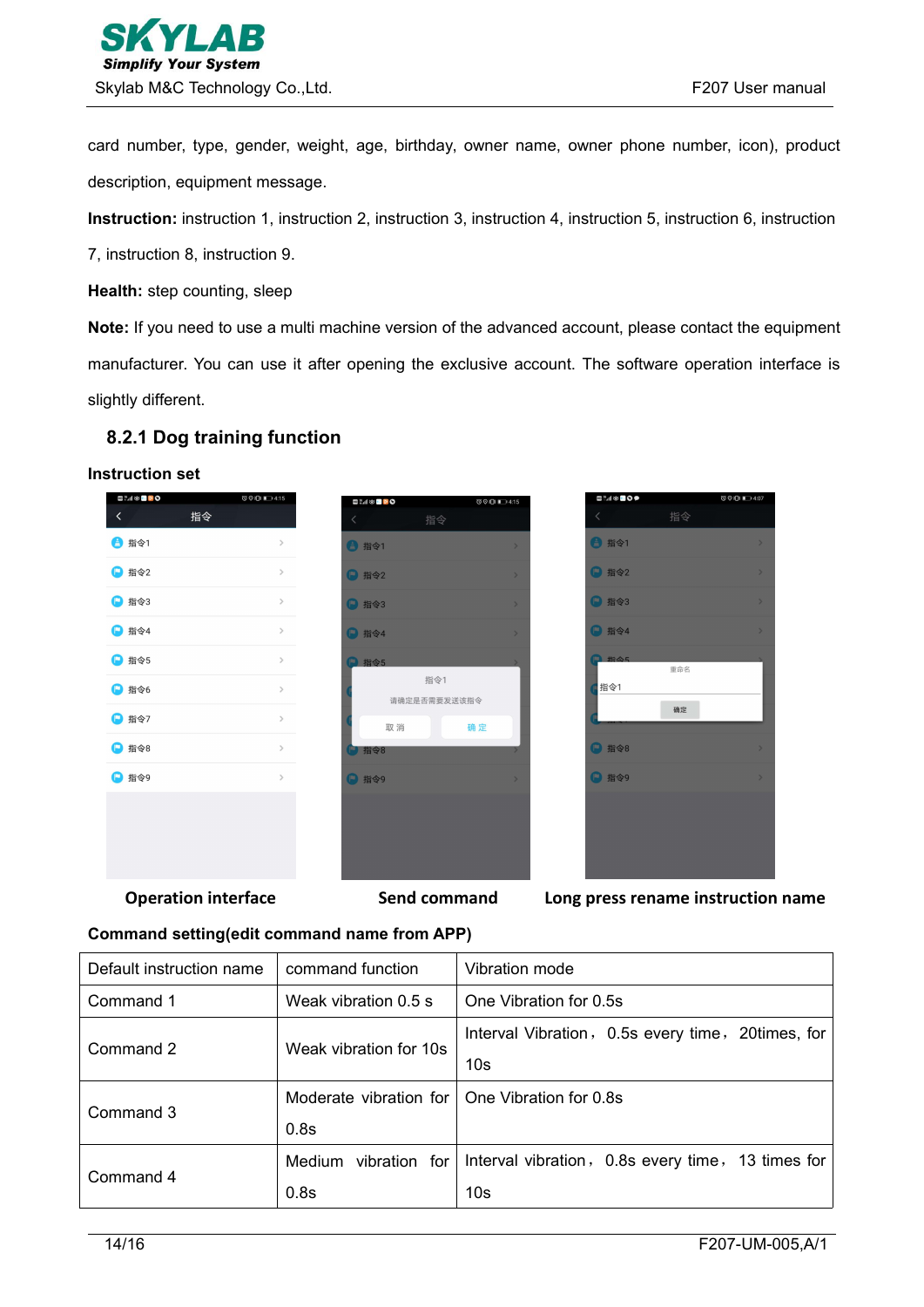

| Command 5 | Strong vibration for 2s | One Vibration for 2s                                                       |  |
|-----------|-------------------------|----------------------------------------------------------------------------|--|
| Command 6 |                         | Interval vibration For   Interval Vibration, 1.25s every time, 9 times for |  |
|           | 10 <sub>s</sub>         | 10 <sub>s</sub>                                                            |  |
| Command 7 | "Ticking" for 0.5s      | One ticking for 0.5s                                                       |  |
| Command 8 | "Ticking" for 10s       | Interval ticking, 0.5s every time, 20 times for 10s                        |  |
| Command 9 | On: Light flashes       | Off: Light turns off                                                       |  |

## <span id="page-14-0"></span>**8.2.2How to use health Oversee interface**

|                              | China Unicom | 404B/s びぬ 字 "』 100+6:04 PM | China Unicom   | 13B/s び b 字 * al 109 + 6:05 PM |
|------------------------------|--------------|----------------------------|----------------|--------------------------------|
| Voice<br>2020/05/08 16:30:51 | K            | Healthy                    | K              | Device info                    |
|                              | Data today   |                            | Device name    |                                |
| 2020/05/08 17:57:17          |              |                            | Device number  | 4209204563                     |
| <b>K</b>                     |              |                            | Hireexpiredate | 2021-04-17                     |
| 2020/05/08 18:55:05          |              |                            | Device Model   | LKGPS                          |
|                              | Pace taking  | to:<br>Sleep<br>G          | Device SIM     | S.                             |
| 2020/05/08 22:33:53          | 8000<br>Step | 6                          | Type           | $\,$                           |
|                              |              |                            | Gender         | $\rightarrow$                  |
| 2020/05/08 22:34:05          |              |                            | Weight         | $\,>$                          |
|                              |              |                            | Age            | $0$ >                          |
| Hold and spreak              |              |                            | Birthday       | $\mathcal{S}$                  |

## <span id="page-14-1"></span>**9. Faults & The solutions**

#### **Q**:**Start up Fail?**

A: Please fully charge the device before turning it on.

#### **Q**:**The device can not obtain location information?**

A: Please place the device in an open area for testing. There is no GPS signal in the room.

#### **Q**:**How to choose SIM card?**

A:The SIM card must support LTE&GSM&GPRS network, please make sure the balance in the card is

sufficient and there is enough traffic.

#### **Q: Whether the equipment can be used overseas?**

A: Overseas customers need to set the APN before normal use. Edit the SHORT message APN123456

CMNET and send it to the SIM card of the device. Cmnet is the APN of the mainland carrier.